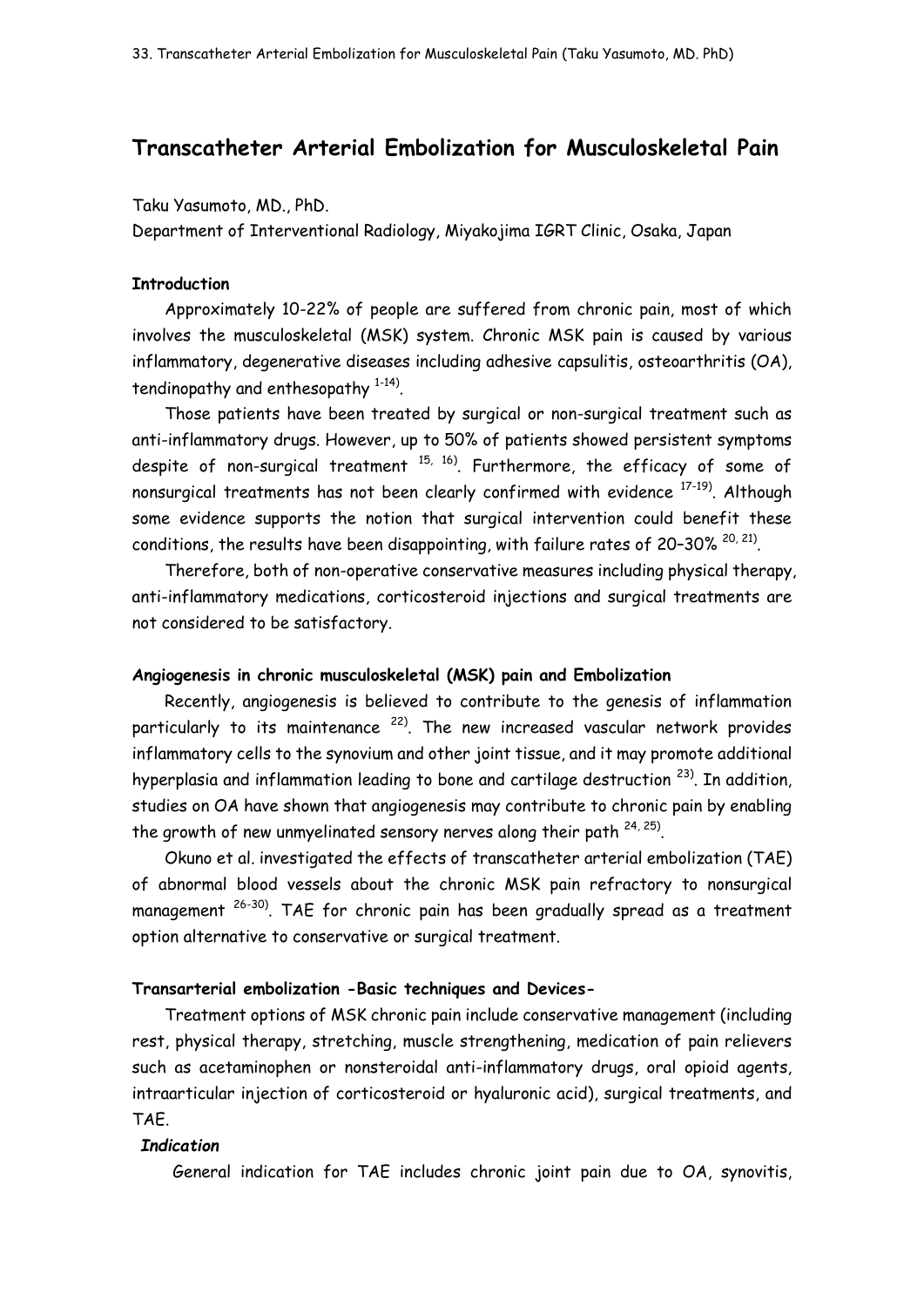overusing, or sports injury resistant to 3 months or more of conservative therapies and persistent pain (visual analog scale [VAS] score > 50). On the other hand, exclusion criteria are local infection, malignancy, advanced atherosclerosis, rheumatoid arthritis, severe mental disorders, severe bone deformation around the joint on radiographs, uncontrollable diabetes, and surgery indication.

#### *Techniques*

Arterial access sites are depended upon the location of diseases. Radial or brachial approaches are commonly used for the lesions involving upper limbs, and femoral approach was preferably used for lower limbs lesions. Catheter insertion is performed with 3- or 4-F introducer sheath under local anesthesia. When lower limb, the femoral artery (FA) is punctured in an ipsilateral antegrade fashion under ultrasound guidance. Selective angiography usually reveals abnormal vessels as tumor blush-type enhancement in the arterial phase, often accompanied by early venous drainage. After the abnormal vessels are identified, embolic material; 0.5 g Imipenem/cilastatine sodium (IPM/CS) in 5-10 mL iodinated contrast agent is infused slowly until blood flow stagnated on angiography (Figure 1). IPM/CS forms particles (approximately 50-130μm) have exert as embolic material  $^{31, 32)}$ . If needed, 1.7 - 2.4-F microcatheter is inserted coaxially and selectively placed in the targeted arteries. The patients are discharged on the same day they are treated.

#### **Adhesive capsulitis / Frozen Shoulder**

Patients with adhesive capsulitis with nighttime shoulder pain or painful restriction of motion are good indications for TAE. Suprascapular artery originated from the subclavian artery (SCA), thoracoacrominal artery, corachoid branch, circumflex scapular artery, anterior circumflex humeral artery, and posterior circumflex humeral artery branched from SCA originated from the axillary artery are the target vessels. There are dangerous arteries of ascending cervical artery and deep cervical artery. They have anastomoses to radiculomedullary artery, spinal artery, or vertebral artery  $33)$ . Before and after TAE, numerical rating scale (NRS) at rest, on motion, and at nighttime and range of motion (ROM) should be assessed for effect of TAE. Okuno et al reported 67% of the patients experienced quick improvement of nighttime pain within1 week, and 87% experienced improvement within 1 month and that at 1 year after TAE, 88% of patients were completely pain- free  $^{30}$ . The results of phase- II multicenter trial of MSK embolization for shoulder pain in Japan (UMIN 000021238) are now under submission. There had been total of 100 cases entries for this trial and 80% of them could be followed 6 months after TAE. There were no major procedure-related complications. In this study, 81% patients got initial improvement of nighttime pain score within 1 week. NRS score of nighttime pain was statistically significant improved from 6.4 to 1.8 after 6 months follow-up (P<.001). Mean ROM of forward elevation and external rotation was also improved after TAE.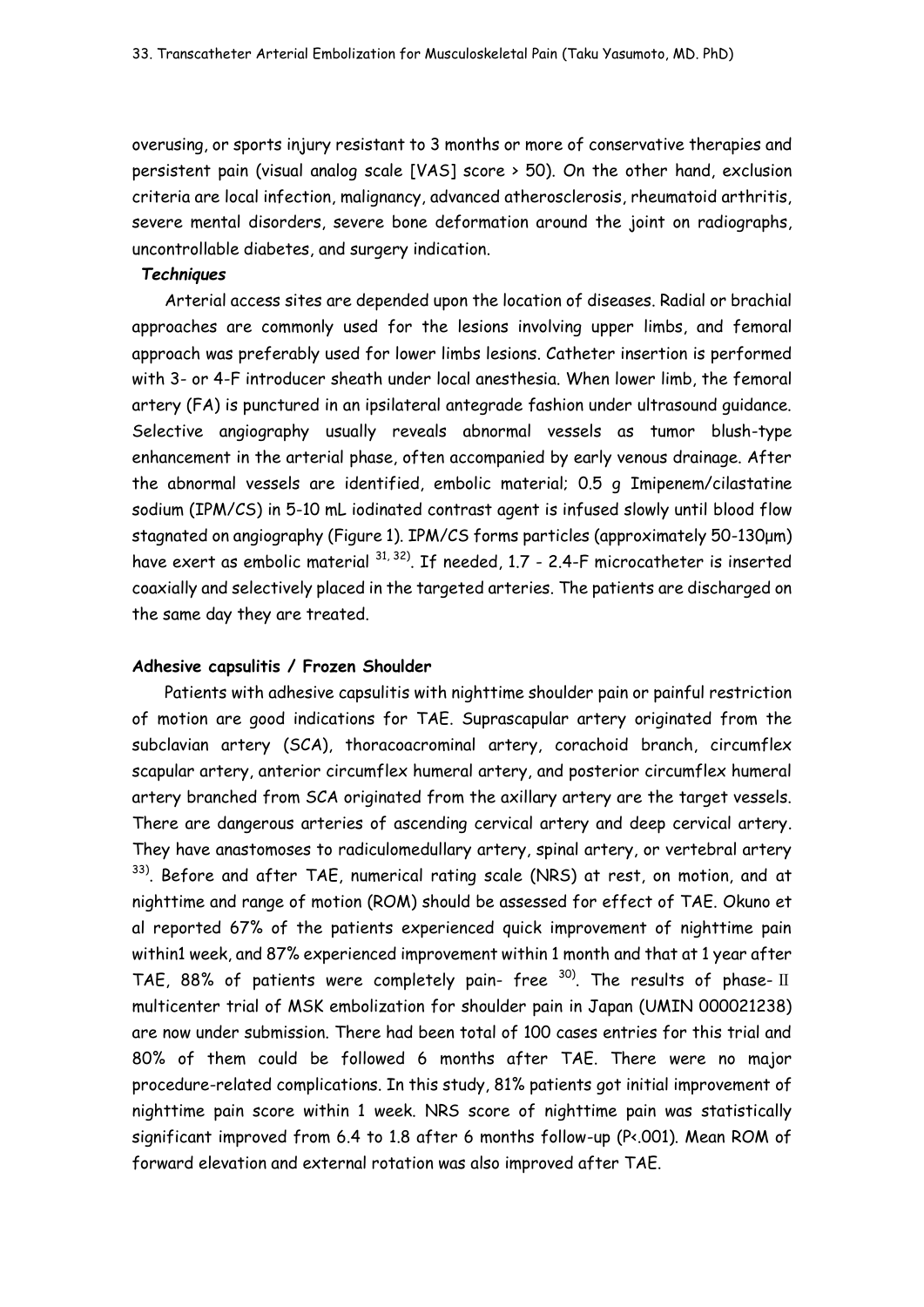### **Knee OA**

Patients with knee pain due to mild to moderate knee OA changes (Kellgren-Lawrence grade  $34$ ) 2 or lower) are also good indications for TAE. In addition to VAS score, Western Ontario and McMaster University Osteoarthritis Index (WOMAC) questionnaire, which includes 24 questions on daily activities is performed before and after the procedure. After catheter insertion from FA, descending genicular artery (DGA) should be selected and embolized at first on digital subtraction angiography (Figure 2). In almost patients with chronic knee pain, DGA embolization is necessary. However, selective angiography shows that other branches of genicular arteries originated from popliteal artery sometimes make anastomosis each other. Therefore, gentle injection of embolic agent is important for avoiding non-target embolization. TAE rapidly improves WOMAC pain scores from 12.2 to 3.3 at 1 month after the procedure and WOMAC total scores from 47.3 to 11.6 at 1 month, and to 6.3 at 4 months <sup>28)</sup>. A second TAE procedure should be considered if pain persisted or relapsed within 6 months of the initial procedure. Embolic material used is commonly IPM/CS as mentioned above, but successful genicular artery embolization (GAE) using 75 or 100μm Embozene Microspheres (Boston Scientific, Mariborough, MA) was reported without severe complication  $35$ ). The presented GAE significantly improved pain as measured by VAS and WOMAC (baseline VAS 76 mm, mean decrease -47 mm, p<0.01; baseline WOMAC 61, mean decrease 32, p<0.01). The optimal embolic material should be researched in the near futures.

#### **Future Perspectives**

Although TAE is a new useful interventional procedure for chronic MSK pain, the indication or effect of the treatment is not well quantitatively established, and pain score is subjective evaluation. As a pre-treatment imaging, X-ray examination is often performed, but there are almost no severe abnormalities and there is no suitable guideline on pain images at present. Comparison the contrast enhanced magnetic resonance imaging (MRI) before and after TAE for the evaluation of contrast effect around the joint and the correlation with therapeutic effect was reported  $^{36)}$  (Figure 3). In the present study, a significant reduction of contrast enhancement on MRI was observed in patients with good therapeutic effect for chronic MSK pain treated with TAE <sup>36)</sup> (Table). The indication or effect of the treatment, and details of TAE technique including the optimal embolic material should be validated in the future.

## **Conclusion**

TAE is a potential treatment option in patients with chronic MSK pain resistant to conservative treatment. Scientifically, further investigation is warranted, particularly with prospective studies in comparison with a control group to confirm the effects of TAE.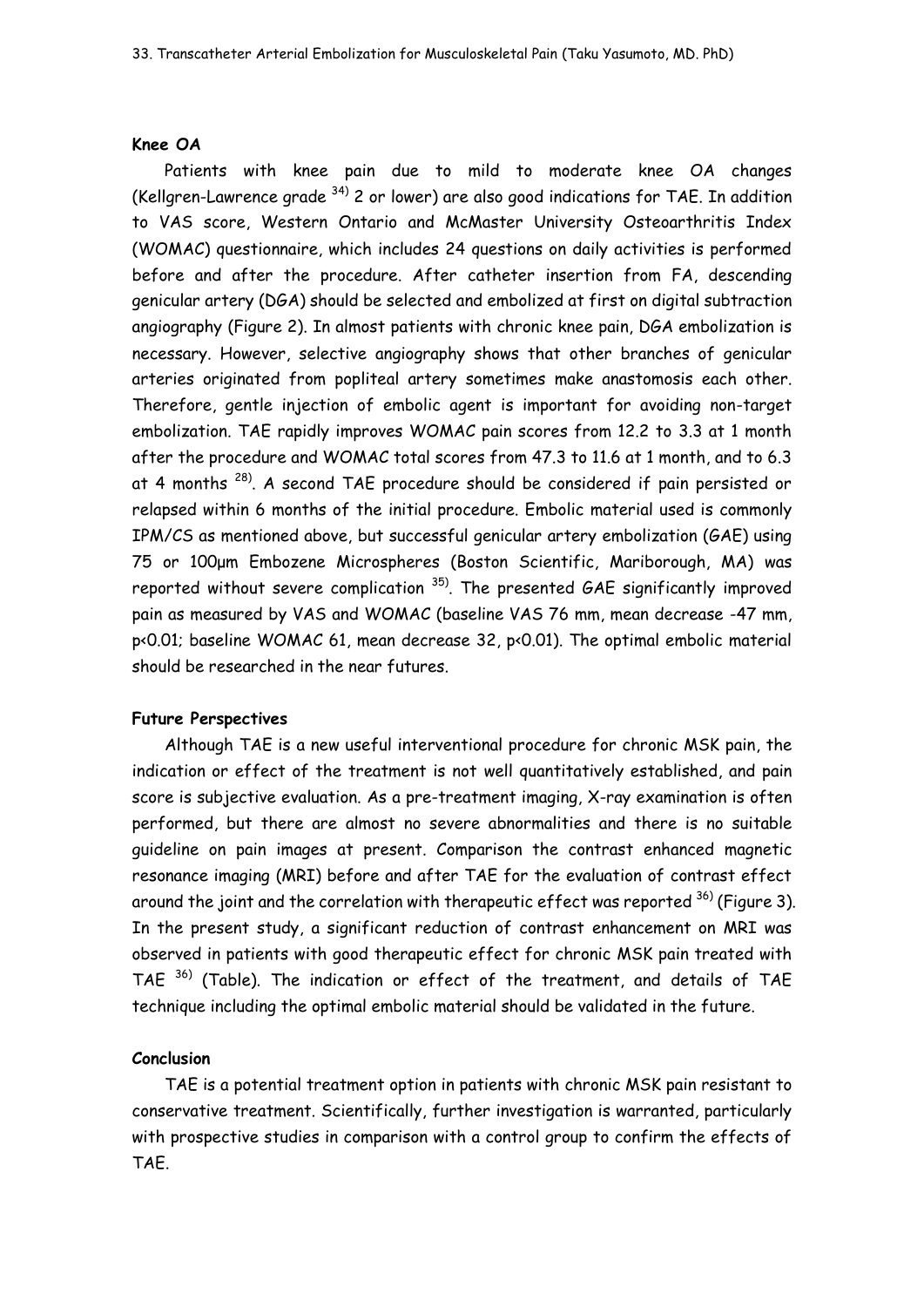



57-year-old male with chronic shoulder pain treated with TAE using IPM/CS.

A) Right subclavian arteriography reveals many branches.

B) Selective angiography of the anterior humeral circumflex artery before embolization shows abnormal vessels (black arrows) and early venous drainage (white arrowheads) at a early time point.

C) After embolization, the contrast medium distributes more slowly, and the abnormal vessels and the drainage vein are not evident at the same time point.



# **Figure 2: Relevant arterial anatomy for TAE of knee chronic pain**

Descending genicular artery (DGA) should be selected and embolized at first on digital subtraction angiography. In almost patients with chronic knee pain, DGA embolization is necessary.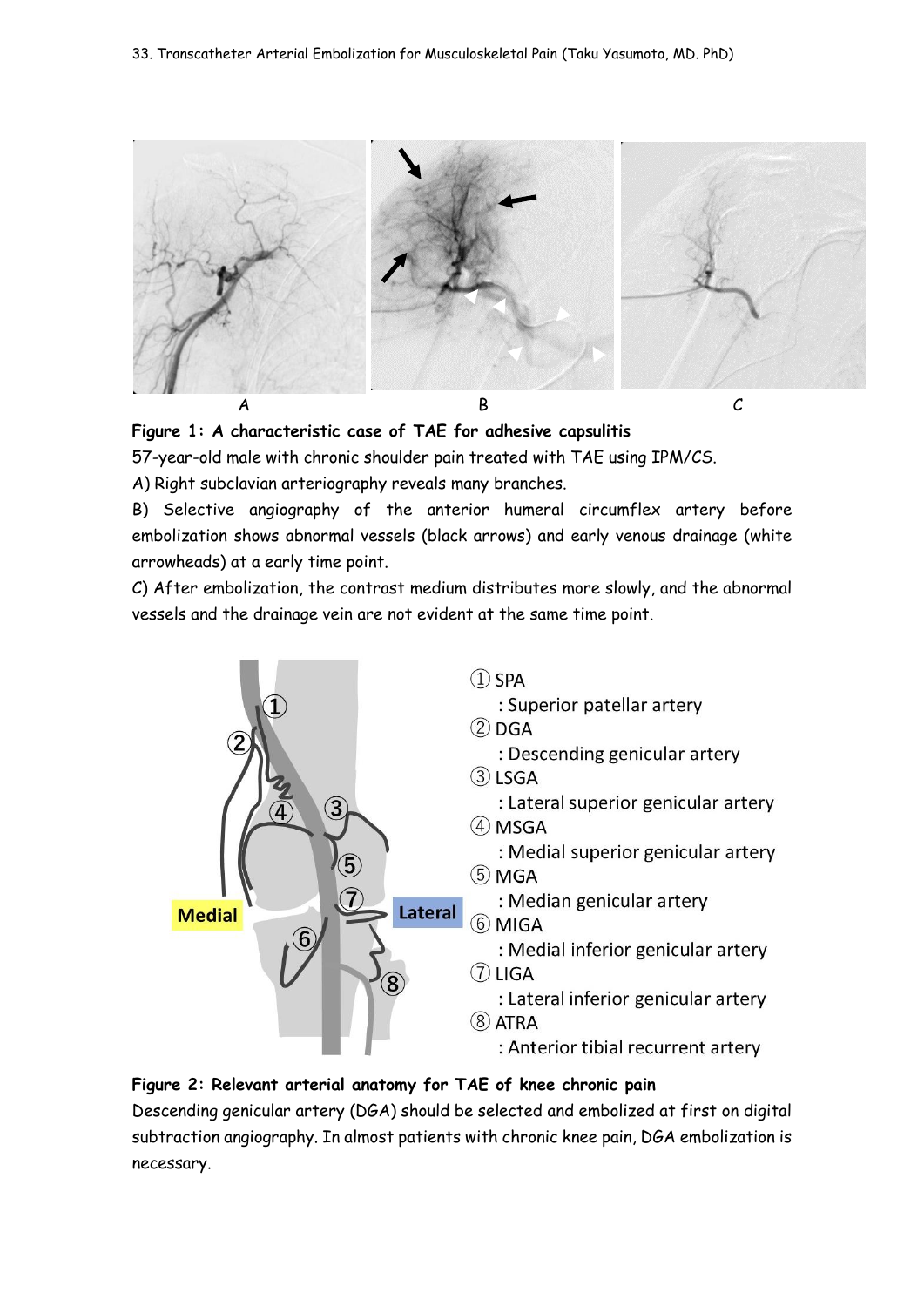



The contrast effect of the synovium on the right knee (abnormal blood vessels) (A) (white arrow) disappeared completely after treatment (B), and pain improved significantly (NRS: 10→0).

| <b>Group</b>  | N<br>(lesions) | <b>NRS</b><br>pre-TAE       | <b>NRS</b><br>post-TAE | P value                                                                |
|---------------|----------------|-----------------------------|------------------------|------------------------------------------------------------------------|
| A : invariant | 37 (17.7%)     | 8.1                         |                        |                                                                        |
| <b>B</b> mild | 74 (34.4%)     | 8.3                         |                        | 5.9<br>4.3 $\begin{bmatrix} 0.571 \\ 0.241 \end{bmatrix}$ 0.026<br>2.5 |
| C : marked    | 104 (48.2%)    | 9.2                         |                        |                                                                        |
| total         | 215            | 8.5 (average) 4.3 (average) |                        |                                                                        |

# **Table: Contrast reduction of enhancement on MRI after TAE was classified into three groups; A: invariant, B: mild, and C: marked**

The NRS value decreased significantly in group C compared with group A (*P*<0.05). A significant reduction of contrast enhancement on MRI was observed in patients with good therapeutic effect for chronic MSK pain treated with TAE.

**Special thanks to Dr. Yuji Okuno (Okuno Clinic.), Dr. Masamichi Koganemaru (Kurume University), Dr. Hiro Kiyosue (Oita University), and Prof. Koichiro Yamakado (Hyogo College of Medicine) for providing important resources for this lecture.**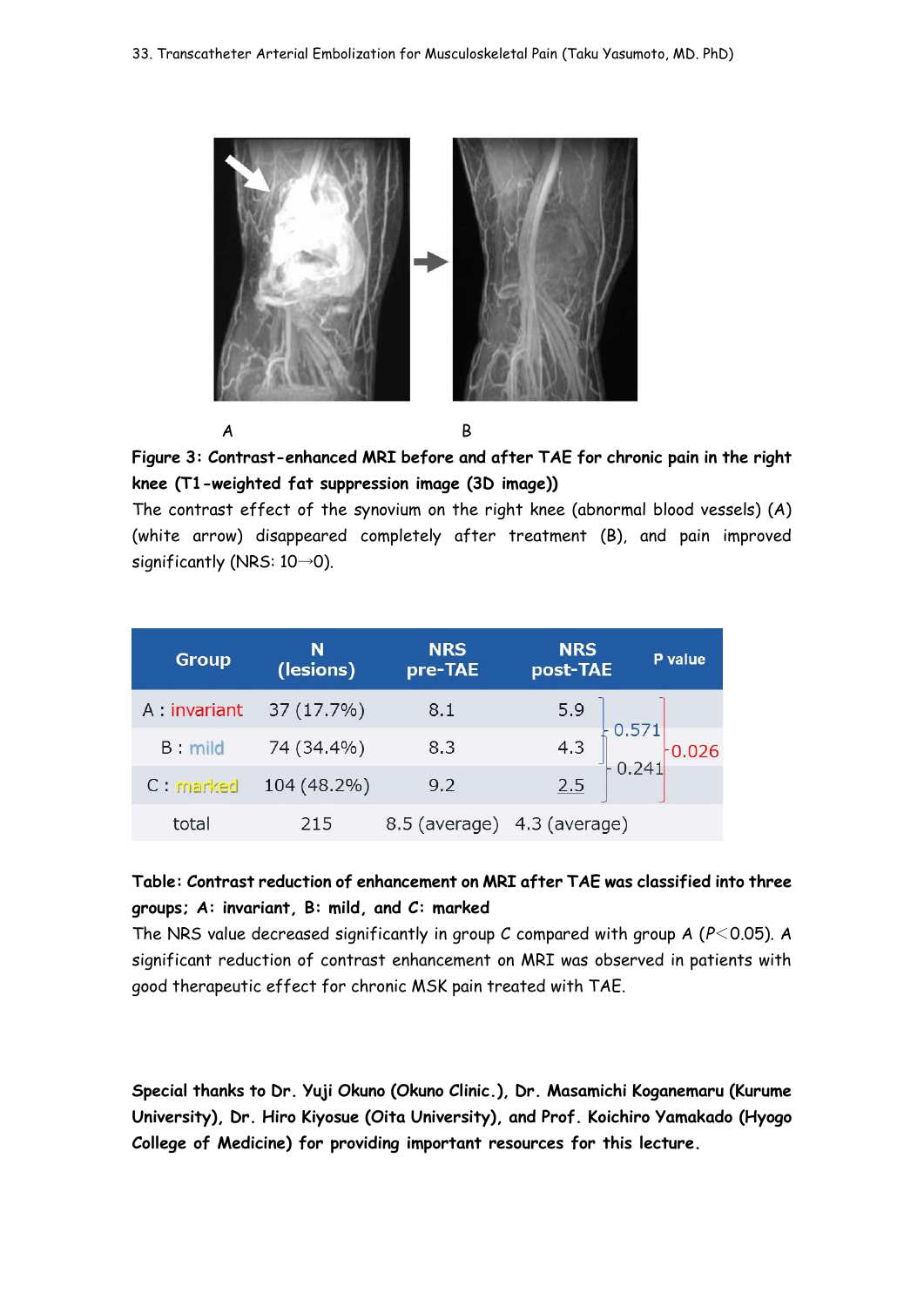# **References**

- 1) Gureje O, Von Korff M, Simon GE & Gater R. Persistent pain and well-being: a World Health Organization Study in Primary Care. JAMA 1998; 280:147-151.
- 2) Breivik H, Collett B, Ventafridda V, Cohen R & Gallacher D. Survey of chronic pain in Europe: prevalence, impact on daily life, and treatment. Eur J Pain 2006; 10:287-333.
- 3) Wada K, Arakida M, Watanabe R, Negishi M, Sato J & Tsutsumi A. The economic impact of loss of performance due to absenteeism and presenteeism caused by depressive symptoms and comorbid health conditions among Japanese workers. Ind Health 2013; 51:482-489.
- 4) Takura T, Ushida T, Kanchiku T, Ebata N, Fujii K, DiBonaventura Md & Taguchi T. The societal burden of chronic pain in Japan: an internet survey. J Orthop Sci 2015; 20:750-760.
- 5) Malmberg-Ceder K, Haanpää M, Korhonen PE, Kautiainen H & Soinila S. Relationship of musculoskeletal pain and well-being at work – Does pain matter? Scand J Pain 2017; 15:38-43.
- 6) Hattori S, Takeshima N, Kimura N, Yamamoto H, Mizutani A & Noguchi T. The clinical perspective on chronic pain management in Japan. Pain Clinic 2004; 25:1541-1551, 2004.
- 7) Matsudaira K, Takeshita K, Kunogi J, Yamazaki T, Hara N, Yamada K & Takagi Y. Prevalence and characteristics of chronic pain in the general Japanese population. Pain Clinic 2011; 32:1345-1356.
- 8) Hsu JE, Anakwenze OA, Warrender WJ, Abboud JA. Current review of adhesive capsulitis. J Shoulder Elbow Surg 2011; 20:502-514.
- 9) Bijlsma JW, Berenbaum F, Lafeber FP. Osteoarthritis: an update with relevance for clinical practice. Lancet 2011; 377:2115-2126.
- 10) Peat G, McCarney R, Croft P. Knee pain and osteoarthritis in older adults: a review of community burden and current use of primary health care. Ann Rheum Dis 2001; 60:91-97.
- 11) Cross M, Smith E, Hoy D, et al. The global burden of hip and knee osteoarthritis: estimates from the global burden of disease 2010 study. Ann Rheum Dis 2014; 73:1323-1330.
- 12) Abate M, Silbernagel KG, Siljeholm C, et al. Pathogenesis of tendino- pathies: inflammation or degeneration? Arthritis Res Ther 2009; 11:235.
- 13) Lian OB, Engebretsen L, Bahr R. Prevalence of jumper's knee among elite athletes from different sports: a cross-sectional study. Am J Sports Med 2005; 33:561-567.
- 14) Hyman GS. Jumper's knee in volleyball athletes: advancements in diagnosis and treatment. Curr Sports Med Rep 2008; 7:296-302.
- 15) van der Windt DA, Koes BW, Boeke AJ, et al. Shoulder disorders in general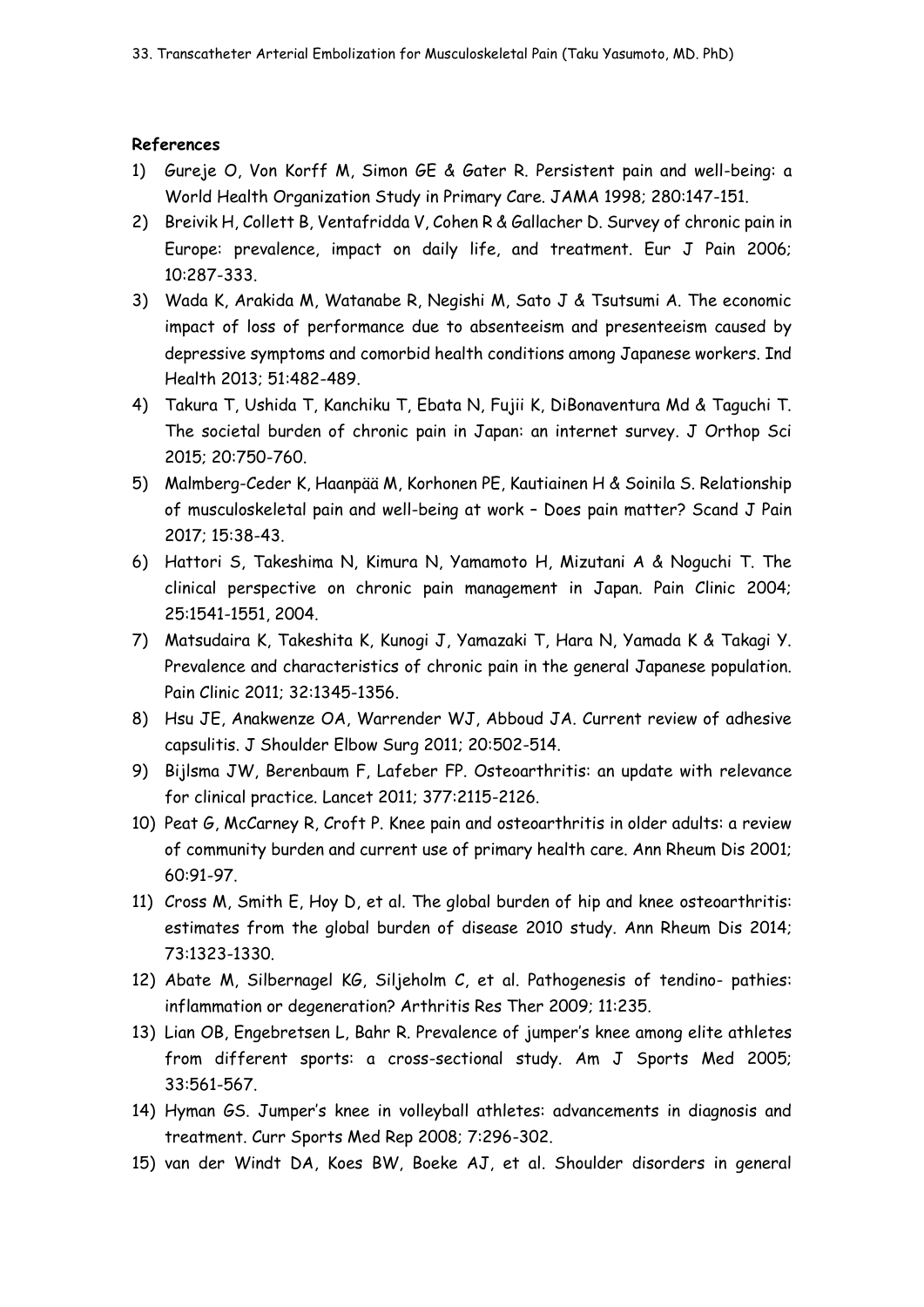practice: prognostic indicators of outcome. Br J Gen Pract 1996; 46: 519-523.

- 16) Shaffer B, Tibone JE, Kerlan RK. Frozen shoulder. A long-term follow-up. J Bone Joint Surg Am 1992; 74:738-746.
- 17) Andres BM, Murrell GA. Treatment of tendinopathy: what works, what does not, and what is on the horizon. Clin Orthop Relat Res 2008; 466:1539-1554.
- 18) Skjong CC, Meininger AK, Ho SS. Tendinopathy treatment: where is the evidence? Clin Sports Med 2012; 31:329-350.
- 19) Rees JD, Maffulli N, Cook J. Management of tendinopathy. Am J Sports Med 2009; 37:1855-1867.
- 20) Radwan YA, ElSobhi G, Badawy WS, Reda A, Khalid S. Resistant tennis elbow: shock-wave therapy versus percutaneous tenotomy. Int Orthop 2008; 32:671-677.
- 21) Marcheggiani Muccioli GM, Zaffagnini S, Tsapralis K, et al. Open versus arthroscopic surgical treatment of chronic proximal patellar tendinopathy. A systematic review. Knee Surg Sports Traumatol Arthrosc 2013; 21:351-357.
- 22) Ashraf S, Mapp PI, Walsh DA. Contributions of angiogenesis to inflammation, joint damage, and pain in a rat model of osteoarthritis. Arthritis Rheum 2011; 63:2700-2710.
- 23) Pap T, Distler O. Linking angiogenesis to bone destruction in arthritis. Arthritis Rheum 2005; 52:1346-1348.
- 24) Walsh DA, Bonnet CS, Turner EL, et al. Angiogenesis in the synovium and at the osteochondral junction in osteoarthritis. Osteoarthritis Cartilage 2007; 15:743-751.
- 25) Ashraf S, Wibberley H, Mapp PI, et al. Increased vascular penetration and nerve growth in the meniscus: a potential source of pain in isteoarthritis. Ann Rheum Dis 2011; 70:523-529.
- 26) Okuno Y, Matsumura N, Oguro S. Transcatheter arterial embolization using imipenem/cilastatin sodium for tendinopathy and enthesopathy refractory to nonsurgical management. J Vasc Interv Radiol 2013; 24:787-792.
- 27) Okuno Y, Oguro S, Iwamoto W, et al. Short-term results of transcatheter arterial embolization for abnormal neovessels in patients with adhesive capsulitis: a pilot study. J Shoulder Elbow Surg 2014; 23:199-206.
- 28) Okuno Y, Korchi AM, Shinjo T, Kato S. Transcatheter arterial embolization as a treatment for medial knee pain in patients with mild to moderate osteoarthritis. Cardiovasc Intervent Radiol 2015; 38:336-343.
- 29) Okuno Y, Iwamoto W, Matsumura N, Oguro S, Yasumoto T, Kaneko T, Ikegami H. Clinical Outcomes of Transcatheter Arterial Embolization for Adhesive Capsulitis Resistant to Conservative Treatment. J Vasc Interv Radiol 2017; 28:161-167.
- 30) Okuno Y, Korchi AM, Shinjo T, et al. Midterm Clinical Outcomes and MR Imaging Changes after Transcatheter Arterial Embolization as a Treatment for Mild to Moderate Radiographic Knee Osteoarthritis Resistant to Conservative Treatment.